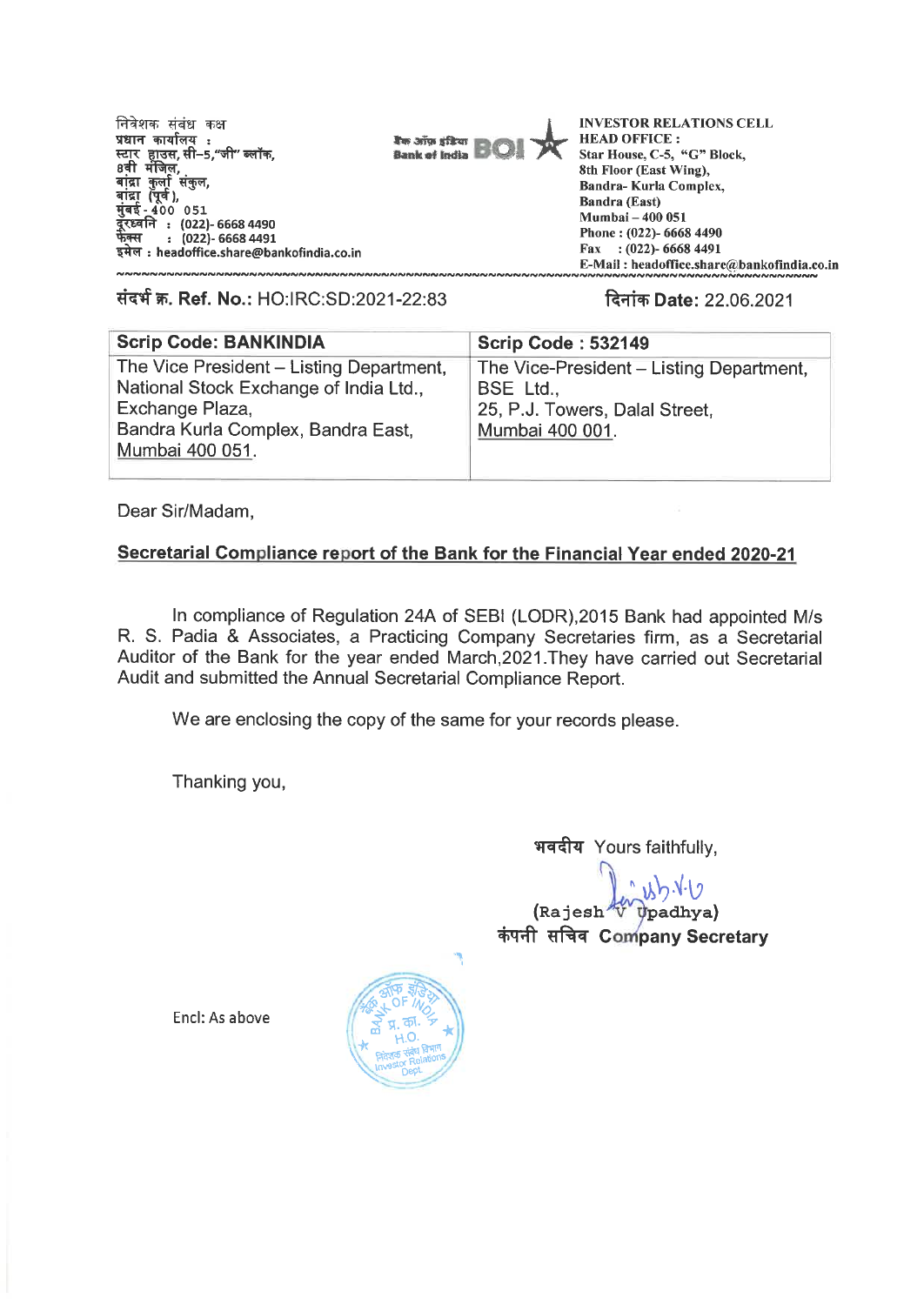## **R.S. PADIA & ASSOCIATES COMPANY SECRETARIES**

## **SECRETARIAL COMPLIANCE REPORT OF BANK OF INDIA FOR THE FINANCIAL YEAR ENDED 31ST MARCH 2021**

[Pursuant to SEBI Circular No. CIR/CFD/CMD1/27/201 Dated 08.02.2019 as per Regulation 24A of SEBI (Listing Obligation and Disclosure Requirement, 2015]

To,

## **The Members of Bank of India**

1. We have examined:

(a) All the documents and records made available to us and explanation provided by the Bank ("the listed entity")

- (b) the filings/ submissions made by the listed entity to the stock exchanges in connection with the above
- (c) website of the listed entity,
- (d) any other document/ filing, as may be relevant, which has been relied upon to make this certification,

for the year ended 31st March 2021 ("Review Period") **in** respect of compliance with the provisions of :

- (a) the Securities and Exchange Board of India Act, 1992 ("SEBI Act") and the Regulations, circulars, guidelines issued thereunder; and
- (b) the Securities Contracts (Regulation) Act, 1956 ("SCRA"), rules made thereunder and the Regulations, circulars, guidelines issued thereunder by the Securities and Exchange Board of India ("SEBI");
- 2. The specific Regulations, whose provisions and the circulars/ guidelines issued thereunder, have been examined, include:-
	- (a) Securities and Exchange Board of India (Listing Obligations and Disclosure Requirements) Regulations, 2015;
	- (b) Securities and Exchange Board of India (Issue of Capital and Disclosure Requirements) Regulations, 2018;

**Address: B1, 601, Greenland CM, J B Nagar, Andheri East, Mumbai - 400059. Email: ra,shreecs(Eii hotmail.com.(M): 9819164904**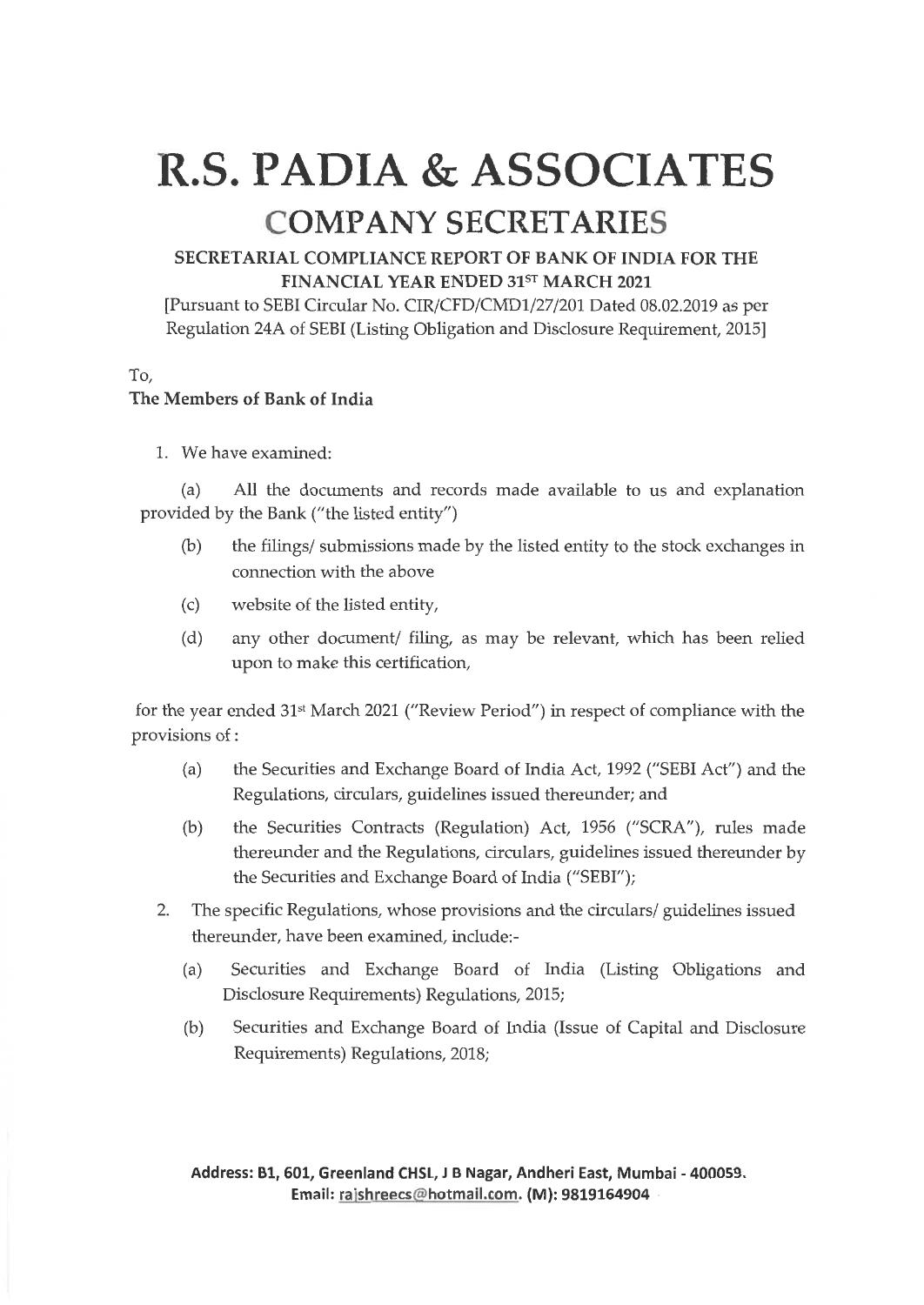- (c) Securities and Exchange Board of India (Substantial Acquisition of Shares and Takeovers) Regulations, 2011;
- (d) Securities and Exchange Board of India (Buyback of Securities) Regulations, 2018;(Not Applicable during the year under review)
- (e) Securities and Exchange Board of India (Share Based Employee Benefits) Regulations, 2014; ( Not Applicable during the year under review)
- (f) Securities and Exchange Board of India (Issue and Listing of Debt Securities) Regulations, 2008; ( Not Applicable during the year under review)
- (a) Securities and Exchange Board of India (Issue and Listing of Non Convertible and Redeemable Preference Shares) Regulations, 2013; (Not Applicable during the year under review).
- (g) Securities and Exchange Board of India (Prohibition of Insider Trading) Regulations, 2015;
- (h) SEBI (Registrars to an Issue and Share Transfer Agents) Regulations, 1993.

Based on my examination and verification of documents and records produced to me and according to the information and explanation given by the Bank, we report that:

(a) The listed entity has complied with the provisions of the above Regulations and circulars/ guidelines issued thereunder, except in respect of the regulations mentioned below.

| Sr. No | Compliance                  | Deviations | <b>Observations</b> |         | and |
|--------|-----------------------------|------------|---------------------|---------|-----|
|        | Requirement(Regulations/Cir |            | Remarks             | 0f      | the |
|        | culars/Guidelines including |            | Practicing          | Company |     |
|        | specific clause)            |            | Secretary           |         |     |
| Nil    | Nil                         | Nil        | Nil                 |         |     |
|        |                             |            |                     |         |     |

(b) The listed entity has maintained proper records under the provisions of the above Regulations and circulars/ guidelines issued thereunder insofar as it appears from our examination of those records.